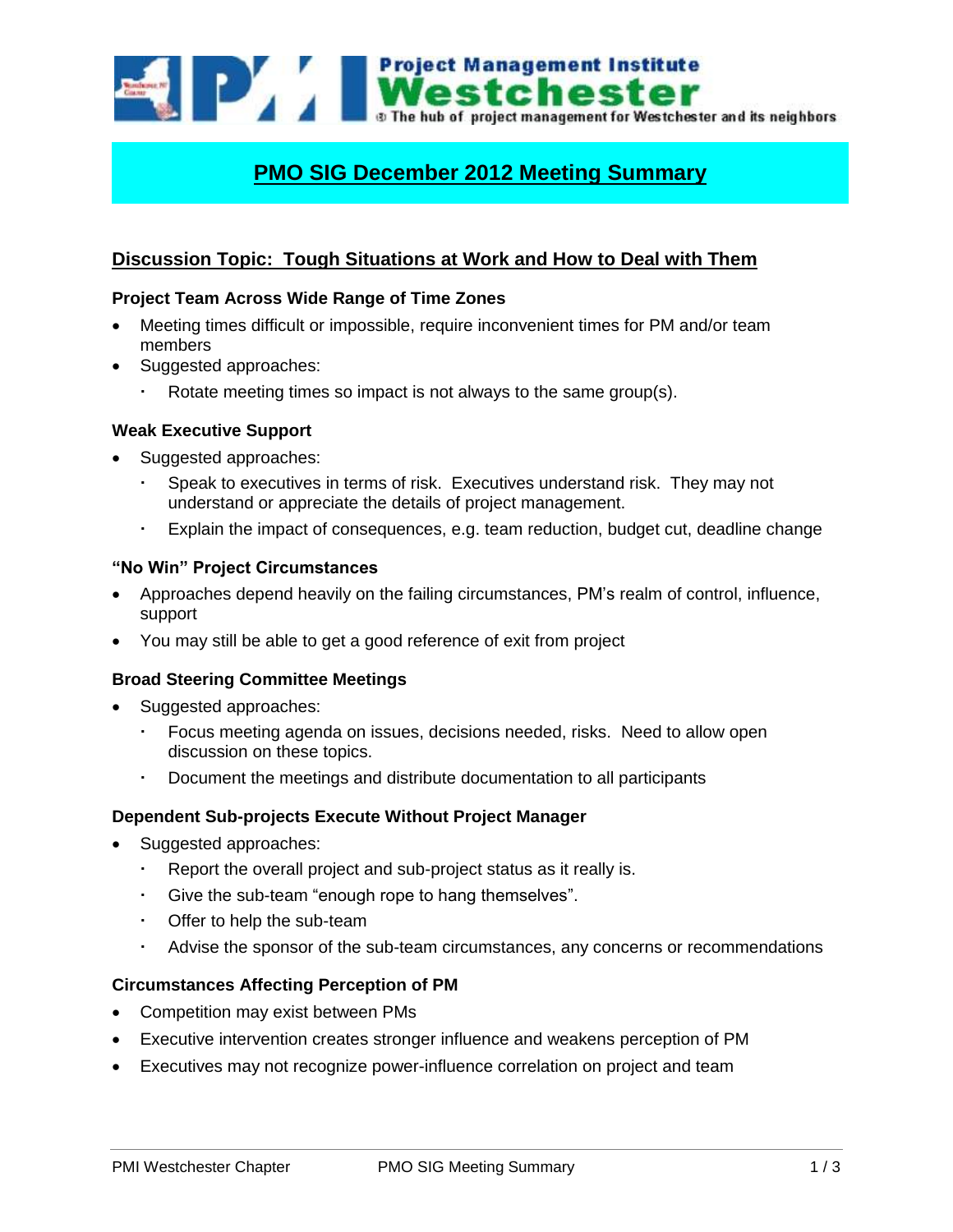

### **Having the Wrong People on a Project or Project Phase**

- Inexperienced people in lead roles
- Project Manager acts as "fill-in" for the lack of experience
	- Adds risk that PM detail roles will be lacking, due to PM filling other roles
- Suggested approaches:
	- Explain how you could do the project with the "right people" and what to expect with the current team

#### **PM Job Description Includes PM, SME, Business Expert, Technical Expert, etc.**

- Interviews tend to have liars on both sides interviewer and candidate
	- **Interviewer explains unrealistic expectations**
	- Candidate discusses how (s)he is qualified to meet them
- Suggested approaches:
	- Interviewer and Candidate need to understand what is really important in the position (beneath what is discussed)
	- Outsource to fill expertise gaps

#### **Surprise Project Upsets**

- Suggested approaches:
	- The surprise needs to be explainable have a good story
	- Consider who in the organization could have seen the surprise event coming and reacted to regain control. Often there is no one, if the event is completely unexpected.

#### **Hard to Meet Target Dates**

- Evaluation depends on external versus internal dates
	- Legal requirements, Y2K dates, etc. cannot be negotiated
- Suggested approaches:
	- Know the executives' tolerance for slippage the real meaning of "unacceptable".

## **Next Meeting**

Next meeting in January. Topic: "Coordination to roll out Agile in your organization"

## **PMO SIG Discussion Topics to Consider**

- 1. PMO Practice
	- a. PMO Resources Templates, Websites, etc.
- $\sqrt{\phantom{a}}$  b. PMO Best Practices to support learning and process improvement within project teams
	- c. Coordination to roll out Agile in your organization
	- d. PMO Governance and Portfolios